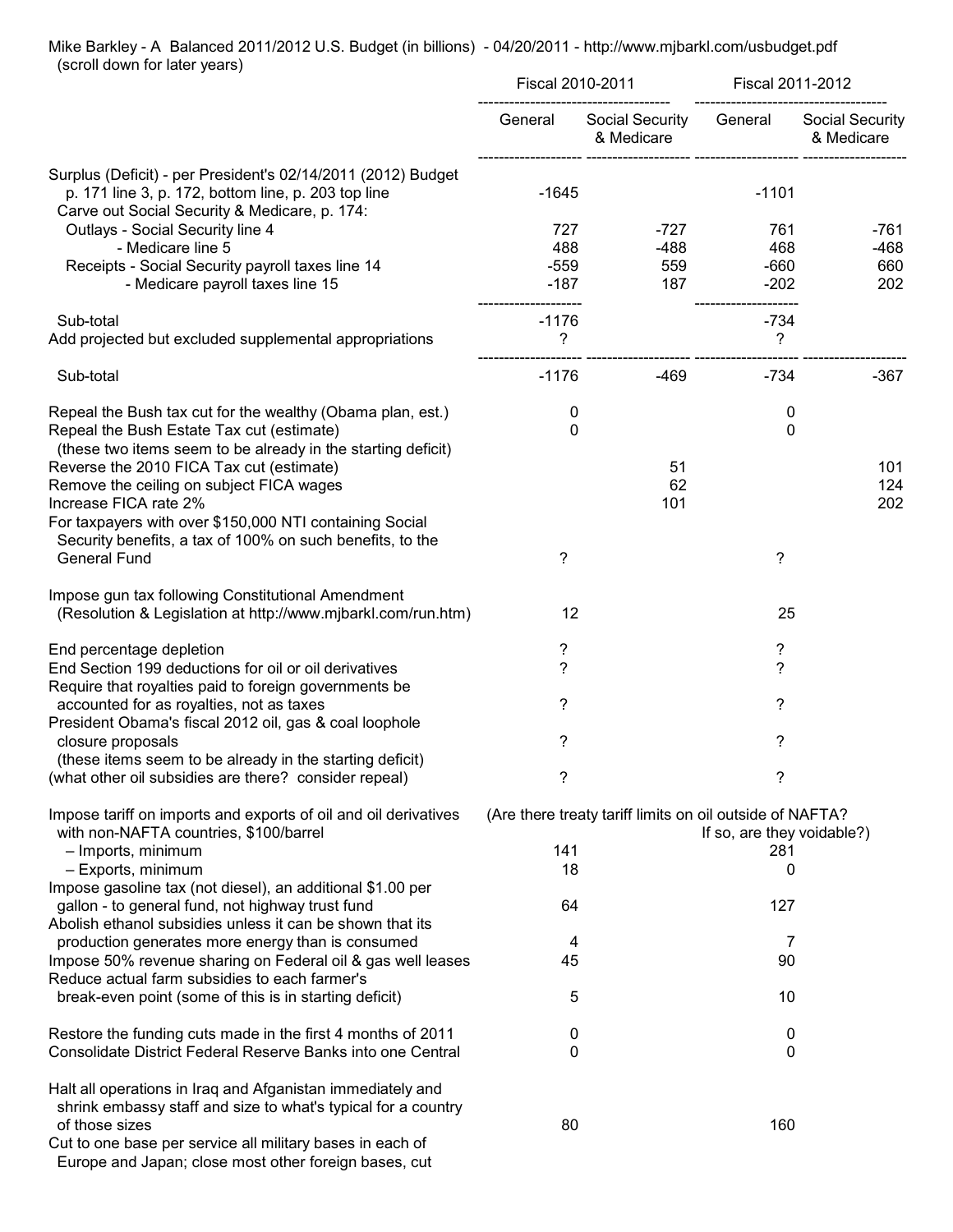| 150         |                                         | 150           |                                      |
|-------------|-----------------------------------------|---------------|--------------------------------------|
|             |                                         |               |                                      |
|             |                                         |               |                                      |
|             |                                         |               |                                      |
|             |                                         |               |                                      |
|             |                                         |               |                                      |
|             |                                         |               |                                      |
| $\mathbf 0$ |                                         | 0             |                                      |
|             |                                         |               |                                      |
|             |                                         |               | 60                                   |
|             |                                         |               |                                      |
| ?           |                                         | ?             |                                      |
|             |                                         |               |                                      |
|             |                                         |               |                                      |
| $-255$      |                                         | 60            | -60                                  |
| $-150$      |                                         | $-150$        |                                      |
|             |                                         |               |                                      |
|             |                                         |               |                                      |
|             |                                         |               |                                      |
|             |                                         |               |                                      |
| ?           |                                         | ?             |                                      |
|             |                                         |               |                                      |
| -843        | 0                                       | 344           |                                      |
|             | 100<br>20<br>?<br>$-537$<br>100<br>$-1$ | $-255$<br>255 | 100<br>20<br>?<br>235<br>200<br>$-1$ |

Goals:

 Balance U.S. Budget and help budgets of most states - based on the President's budget, the Deficit is reduced to zero by fiscal year ending in 2012 Refute the Ryan Budget Protect health care and most current levels of service Reduce the balance of payments deficit Reduce dependance on foreign oil Improve business climate for alternative energy Improve equity of taxation between poor and wealthy Moot the debt ceiling debate Free up funds for job-intensive public works projects or debt reduction or tax reduction or all three

Needed:

 Info on tariff treaties Explanation of the various oil and gas subsidies, by line item Valid numbers from OMB or CBO or otherwise

This is also available as Quatro Pro and possibly Excel spreadsheets; request at mjbarkl@inreach.com

================================================================================================ ================================================================================================

Mike Barkley - A Balanced 2013/2014 U.S. Budget (in billions) - 05/13/2013 - http://www.mjbarkl.com/usbudget.pdf

 (Fiscal 2014: 10/01/2013 - 09/30/2014) Fiscal 2012-2013 Fiscal 2013-2014 ------------------------------------- ------------------------------------- General Social Security General Social Security & Medicare & Medicare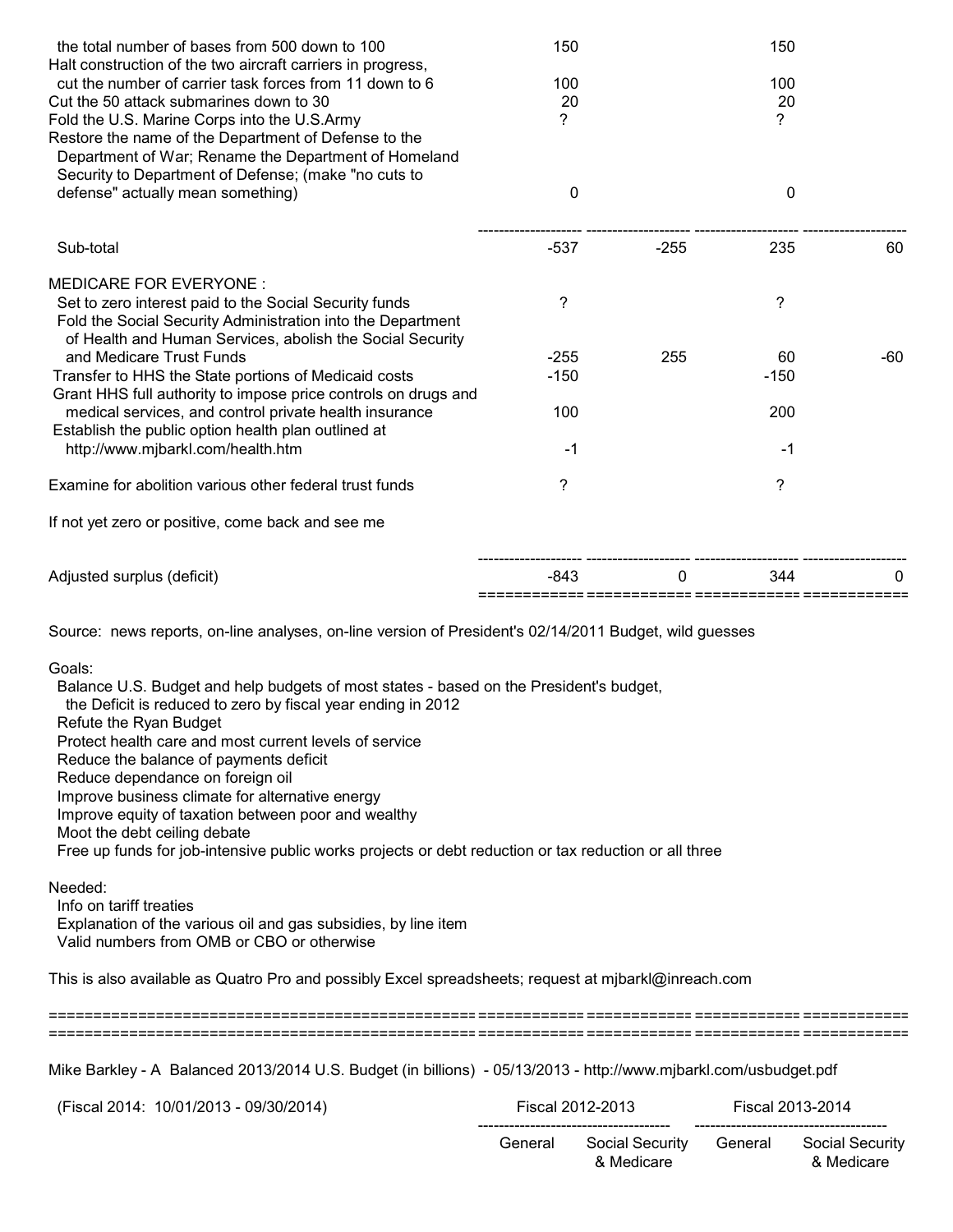| Surplus (Deficit) - per President's 04/13/2013 (2014) Budget<br>p. 183 line 3, p. 185, line 4, p. 189 line 25 | $-973$                                                                                 |        | $-744$         |                       |
|---------------------------------------------------------------------------------------------------------------|----------------------------------------------------------------------------------------|--------|----------------|-----------------------|
| Carve out Social Security & Medicare, p. 187:                                                                 |                                                                                        |        |                |                       |
| Outlays - Social Security line 4                                                                              | 812                                                                                    | $-812$ | 860            | $-860$                |
| - Medicare line 5                                                                                             | 504                                                                                    | $-504$ | 530            | $-530$                |
| Receipts - Social Security payroll taxes line 14                                                              | $-673$                                                                                 | 673    | $-740$         | 740                   |
| - Medicare payroll taxes line 15                                                                              | $-208$                                                                                 | 208    | $-224$         | 224                   |
| Sub-total                                                                                                     | $-538$                                                                                 |        | $-318$         |                       |
| Add projected but excluded supplemental appropriations                                                        | ?                                                                                      |        | $\tilde{?}$    |                       |
| Sub-total                                                                                                     | $-538$                                                                                 | $-435$ | $-318$         | $-426$                |
| Restore the sequester                                                                                         | 0                                                                                      |        | 0              |                       |
| Repeal the Bush tax cut for the wealthy (Obama plan, est.)                                                    | 0                                                                                      |        | 0              |                       |
| Repeal the Bush Estate Tax cut (estimate)                                                                     | 0                                                                                      |        | $\mathbf 0$    |                       |
| (these two items seem to be already in the starting deficit)                                                  |                                                                                        | 2      |                |                       |
| Reverse the 2010 FICA Tax cut (estimate)<br>Remove the ceiling on subject FICA wages                          |                                                                                        | 62     |                | $\overline{?}$<br>124 |
| Increase FICA/Medicare rate 3%                                                                                |                                                                                        | 152    |                | 303                   |
| For taxpayers with over \$150,000 NTI containing Social                                                       |                                                                                        |        |                |                       |
| Security benefits, a tax of 100% on such benefits, to the                                                     |                                                                                        |        |                |                       |
| <b>General Fund</b>                                                                                           | ?                                                                                      |        | ?              |                       |
| Impose gun tax following Constitutional Amendment                                                             |                                                                                        |        |                |                       |
| (Resolution & Legislation at http://www.mjbarkl.com/run.htm)                                                  | 12                                                                                     |        | 25             |                       |
| Impose graduated excise tax on excess corporate compensati                                                    | 20                                                                                     |        | 20             |                       |
| Impose excise tax on unrepatriated foreign profits                                                            | 200                                                                                    |        | 200            |                       |
| Impose excise tax on foreign telephone customer service                                                       | 20                                                                                     |        | 20             |                       |
| End percentage depletion                                                                                      | ?                                                                                      |        | ?              |                       |
| End Section 199 deductions for oil or oil derivatives                                                         | ?                                                                                      |        | $\overline{?}$ |                       |
| Require that royalties paid to foreign governments be                                                         | ?                                                                                      |        | ?              |                       |
| accounted for as royalties, not as taxes<br>President Obama's fiscal 2012 oil, gas & coal loophole            |                                                                                        |        |                |                       |
| closure proposals                                                                                             | ?                                                                                      |        | ?              |                       |
| (these items seem to be already in the starting deficit)                                                      |                                                                                        |        |                |                       |
| (what other oil subsidies are there? consider repeal)                                                         |                                                                                        |        |                |                       |
| Impose tariff on imports and exports of oil and oil derivatives                                               | (Are there treaty tariff limits on oil outside of NAFTA?<br>If so, are they voidable?) |        |                |                       |
| with non-NAFTA countries, \$100/barrel<br>- Imports, minimum                                                  | 141                                                                                    |        | 281            |                       |
| - Exports, minimum                                                                                            | 18                                                                                     |        | 0              |                       |
| Impose gasoline tax (not diesel), an additional \$1.00 per                                                    |                                                                                        |        |                |                       |
| gallon - to general fund, not highway trust fund                                                              | 64                                                                                     |        | 127            |                       |
| Abolish ethanol subsidies unless it can be shown that its                                                     |                                                                                        |        |                |                       |
| production generates more energy than is consumed                                                             | 4                                                                                      |        | 7              |                       |
| Impose 50% revenue sharing on Federal oil & gas well leases                                                   | 45                                                                                     |        | 90             |                       |
| Reduce actual farm subsidies to each farmer's                                                                 |                                                                                        |        |                |                       |
| break-even point (some of this is in starting deficit)                                                        | 5                                                                                      |        | 10             |                       |
| Restore the funding cuts made in the first 4 months of 2011                                                   | 0                                                                                      |        | 0              |                       |
| Consolidate District Federal Reserve Banks into one Central                                                   | 0                                                                                      |        | 0              |                       |
| Halt all operations in Iraq and Afganistan immediately and                                                    |                                                                                        |        |                |                       |
| shrink embassy staff and size to what's typical for a country                                                 |                                                                                        |        |                |                       |
| of those sizes                                                                                                | 80                                                                                     |        | 160            |                       |
| Cut to one base per service all military bases in each of                                                     |                                                                                        |        |                |                       |
| Europe and Japan; close most other foreign bases, cut<br>the total number of bases from 500 down to 100       | 150                                                                                    |        | 150            |                       |
| Halt construction of the two aircraft carriers in progress,                                                   |                                                                                        |        |                |                       |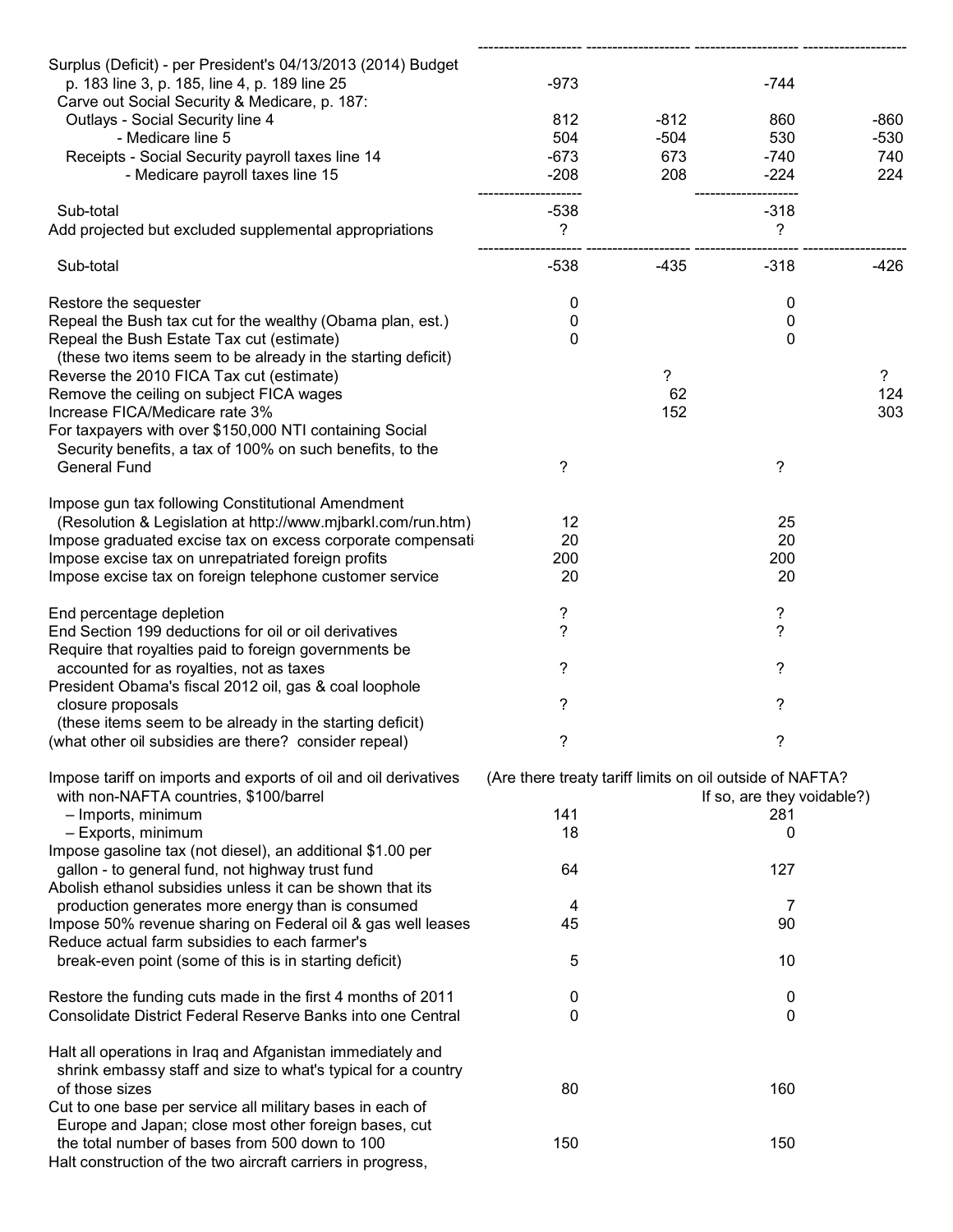| cut the number of carrier task forces from 11 down to 6<br>Cut the 50 attack submarines down to 30<br>Fold the U.S. Marine Corps into the U.S.Army<br>Restore the name of the Department of Defense to the<br>Department of War; Rename the Department of Homeland                                                                                                                                                                                                                                                                                                                                                                                                                                                                                                                                                                                    | 100<br>20<br>? |                                      | 100<br>20<br>? |                                      |
|-------------------------------------------------------------------------------------------------------------------------------------------------------------------------------------------------------------------------------------------------------------------------------------------------------------------------------------------------------------------------------------------------------------------------------------------------------------------------------------------------------------------------------------------------------------------------------------------------------------------------------------------------------------------------------------------------------------------------------------------------------------------------------------------------------------------------------------------------------|----------------|--------------------------------------|----------------|--------------------------------------|
| Security to Department of Defense; (make "no cuts to<br>defense" actually mean something)                                                                                                                                                                                                                                                                                                                                                                                                                                                                                                                                                                                                                                                                                                                                                             | 0              |                                      |                | $\mathbf 0$                          |
| Sub-total                                                                                                                                                                                                                                                                                                                                                                                                                                                                                                                                                                                                                                                                                                                                                                                                                                             | 341            | $-221$                               | 891            | 1                                    |
| <b>MEDICARE FOR EVERYONE:</b><br>Set to zero interest paid to the Social Security funds<br>Fold the Social Security Administration into the Department<br>of Health and Human Services, abolish the Social Security                                                                                                                                                                                                                                                                                                                                                                                                                                                                                                                                                                                                                                   | ?              |                                      | ?              |                                      |
| and Medicare Trust Funds                                                                                                                                                                                                                                                                                                                                                                                                                                                                                                                                                                                                                                                                                                                                                                                                                              | $-221$         | 221                                  |                | $-1$                                 |
| Transfer to HHS the State portions of Medicaid costs                                                                                                                                                                                                                                                                                                                                                                                                                                                                                                                                                                                                                                                                                                                                                                                                  | $-150$         |                                      | $-150$         |                                      |
| Grant HHS full authority to impose price controls on drugs and<br>medical services, and control private health insurance                                                                                                                                                                                                                                                                                                                                                                                                                                                                                                                                                                                                                                                                                                                              | 100            |                                      | 200            |                                      |
| Establish the public option health plan outlined at<br>http://www.mjbarkl.com/health.htm                                                                                                                                                                                                                                                                                                                                                                                                                                                                                                                                                                                                                                                                                                                                                              | $-1$           |                                      | -1             |                                      |
|                                                                                                                                                                                                                                                                                                                                                                                                                                                                                                                                                                                                                                                                                                                                                                                                                                                       |                |                                      |                |                                      |
| Examine for abolition various other federal trust funds<br>If not yet zero or positive, come back and see me                                                                                                                                                                                                                                                                                                                                                                                                                                                                                                                                                                                                                                                                                                                                          | ?              |                                      | ?              |                                      |
|                                                                                                                                                                                                                                                                                                                                                                                                                                                                                                                                                                                                                                                                                                                                                                                                                                                       |                |                                      |                |                                      |
| Adjusted surplus (deficit)                                                                                                                                                                                                                                                                                                                                                                                                                                                                                                                                                                                                                                                                                                                                                                                                                            | 69             | 0<br>====== ============= ========== | 941            | 0                                    |
| Source: news reports, on-line analyses, on-line version of President's 04/10/2013 Budget, wild guesses<br>Goals:<br>Balance U.S. Budget and help budgets of most states - based on the President's budget,<br>the Deficit is reduced to zero by fiscal year ending in 2012<br>Refute the Ryan Budget<br>Protect health care and most current levels of service<br>Reduce the balance of payments deficit<br>Reduce dependance on foreign oil<br>Improve business climate for alternative energy<br>Improve equity of taxation between poor and wealthy<br>Moot the debt ceiling debate<br>Free up funds for job-intensive public works projects or debt reduction or tax reduction or all three<br>Needed:<br>Info on tariff treaties<br>Explanation of the various oil and gas subsidies, by line item<br>Valid numbers from OMB or CBO or otherwise |                |                                      |                |                                      |
| This is also available as Quatro Pro and possibly Excel spreadsheets; request at mjbarkl@inreach.com                                                                                                                                                                                                                                                                                                                                                                                                                                                                                                                                                                                                                                                                                                                                                  |                |                                      |                |                                      |
|                                                                                                                                                                                                                                                                                                                                                                                                                                                                                                                                                                                                                                                                                                                                                                                                                                                       |                |                                      |                |                                      |
| Mike Barkley - A Balanced 2015/2016 U.S. Budget (in billions) - 05/14/2015 - http://www.mjbarkl.com/usbudget.pdf                                                                                                                                                                                                                                                                                                                                                                                                                                                                                                                                                                                                                                                                                                                                      |                |                                      |                |                                      |
| (Fiscal 2016: 10/01/2015 - 09/30/2016)                                                                                                                                                                                                                                                                                                                                                                                                                                                                                                                                                                                                                                                                                                                                                                                                                |                | Fiscal 2014-2015                     |                | Fiscal 2015-2016                     |
|                                                                                                                                                                                                                                                                                                                                                                                                                                                                                                                                                                                                                                                                                                                                                                                                                                                       | General        | Social Security<br>& Medicare        | General        | <b>Social Security</b><br>& Medicare |

-------------------- -------------------- -------------------- --------------------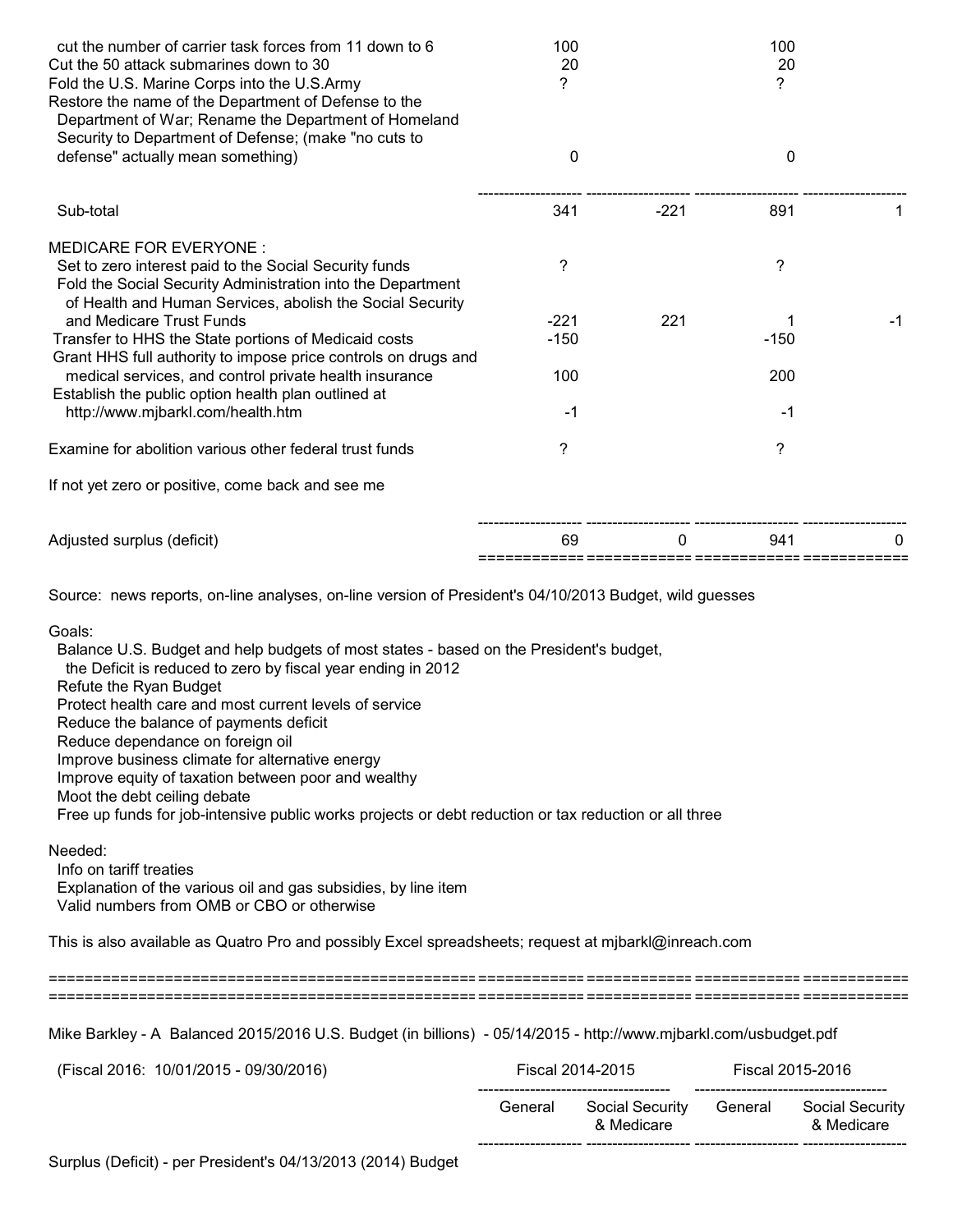| p. 91 line 3<br>Carve out Social Security & Medicare, p. 96:    | $-583$                                                   |        | $-474$                     |                |
|-----------------------------------------------------------------|----------------------------------------------------------|--------|----------------------------|----------------|
| Outlays - Social Security line 4                                | 891                                                      | $-891$ | 938                        | $-938$         |
|                                                                 |                                                          |        |                            |                |
| - Medicare line 5                                               | 529                                                      | $-529$ | 585                        | $-535$         |
| Receipts - Social Security payroll taxes line 15                | $-766$                                                   | 766    | $-797$                     | 797            |
| - Medicare payroll taxes line 16                                | $-234$                                                   | 234    | $-244$                     | 244            |
| Sub-total                                                       | $-163$                                                   |        | 8                          |                |
| Add projected but excluded supplemental appropriations          | ?                                                        |        | $\tilde{?}$                |                |
| Sub-total                                                       | $-163$                                                   | $-420$ | 8                          | $-432$         |
| Restore the sequester                                           | 0                                                        |        | 0                          |                |
| Repeal the Bush tax cut for the wealthy (Obama plan, est.)      | 0                                                        |        | $\pmb{0}$                  |                |
| Repeal the Bush Estate Tax cut (estimate)                       | 0                                                        |        | $\mathbf 0$                |                |
| (these two items seem to be already in the starting deficit)    |                                                          |        |                            |                |
| Reverse the 2010 FICA Tax cut (estimate)                        |                                                          | ?      |                            | $\overline{?}$ |
| Remove the ceiling on subject FICA wages                        |                                                          | 62     |                            | 124            |
| Increase FICA/Medicare rate 3%                                  |                                                          | 152    |                            | 303            |
|                                                                 |                                                          |        |                            |                |
| For taxpayers with over \$150,000 NTI containing Social         |                                                          |        |                            |                |
| Security benefits, a tax of 100% on such benefits, to the       |                                                          |        |                            |                |
| <b>General Fund</b>                                             | ?                                                        |        | ?                          |                |
| Impose gun tax following Constitutional Amendment               |                                                          |        |                            |                |
| (Resolution & Legislation at http://www.mjbarkl.com/run.htm)    | 12                                                       |        | 25                         |                |
| Impose graduated excise tax on excess corporate compensati      | 20                                                       |        | 20                         |                |
| Impose excise tax on unrepatriated foreign profits              | 200                                                      |        | 200                        |                |
| Impose excise tax on foreign telephone customer service         | 20                                                       |        | 20                         |                |
| End percentage depletion                                        | ?                                                        |        | ?                          |                |
| End Section 199 deductions for oil or oil derivatives           | ?                                                        |        | $\overline{\phantom{0}}$   |                |
|                                                                 |                                                          |        |                            |                |
| Require that royalties paid to foreign governments be           |                                                          |        |                            |                |
| accounted for as royalties, not as taxes                        | ?                                                        |        | ?                          |                |
| President Obama's fiscal 2012 oil, gas & coal loophole          |                                                          |        |                            |                |
| closure proposals                                               | ?                                                        |        | ?                          |                |
| (these items seem to be already in the starting deficit)        |                                                          |        |                            |                |
| (what other oil subsidies are there? consider repeal)           | ?                                                        |        | ?                          |                |
| Impose tariff on imports and exports of oil and oil derivatives | (Are there treaty tariff limits on oil outside of NAFTA? |        |                            |                |
| with non-NAFTA countries, \$100/barrel                          |                                                          |        | If so, are they voidable?) |                |
| - Imports, minimum                                              | 141                                                      |        | 281                        |                |
| - Exports, minimum                                              | 18                                                       |        | 0                          |                |
| Impose gasoline tax (not diesel), an additional \$1.00 per      |                                                          |        |                            |                |
|                                                                 |                                                          |        | 127                        |                |
| gallon - to general fund, not highway trust fund                | 64                                                       |        |                            |                |
| Abolish ethanol subsidies unless it can be shown that its       |                                                          |        |                            |                |
| production generates more energy than is consumed               | 4                                                        |        | 7                          |                |
| Impose 50% revenue sharing on Federal oil & gas well leases     | 45                                                       |        | 90                         |                |
| Reduce actual farm subsidies to each farmer's                   |                                                          |        |                            |                |
| break-even point (some of this is in starting deficit)          | 5                                                        |        | 10                         |                |
| Restore the funding cuts made in the first 4 months of 2011     | 0                                                        |        | 0                          |                |
| Consolidate District Federal Reserve Banks into one Central     | 0                                                        |        | $\mathbf{0}$               |                |
|                                                                 |                                                          |        |                            |                |
| Halt all operations in Iraq and Afganistan immediately and      |                                                          |        |                            |                |
| shrink embassy staff and size to what's typical for a country   |                                                          |        |                            |                |
| of those sizes                                                  | 80                                                       |        | 160                        |                |
|                                                                 |                                                          |        |                            |                |
| Cut to one base per service all military bases in each of       |                                                          |        |                            |                |
| Europe and Japan; close most other foreign bases, cut           |                                                          |        |                            |                |
| the total number of bases from 500 down to 100                  | 150                                                      |        | 150                        |                |
| Halt construction of the two aircraft carriers in progress,     |                                                          |        |                            |                |
| cut the number of carrier task forces from 11 down to 6         | 100                                                      |        | 100                        |                |
| Cut the 50 attack submarines down to 30                         | 20                                                       |        | 20                         |                |
|                                                                 |                                                          |        |                            |                |